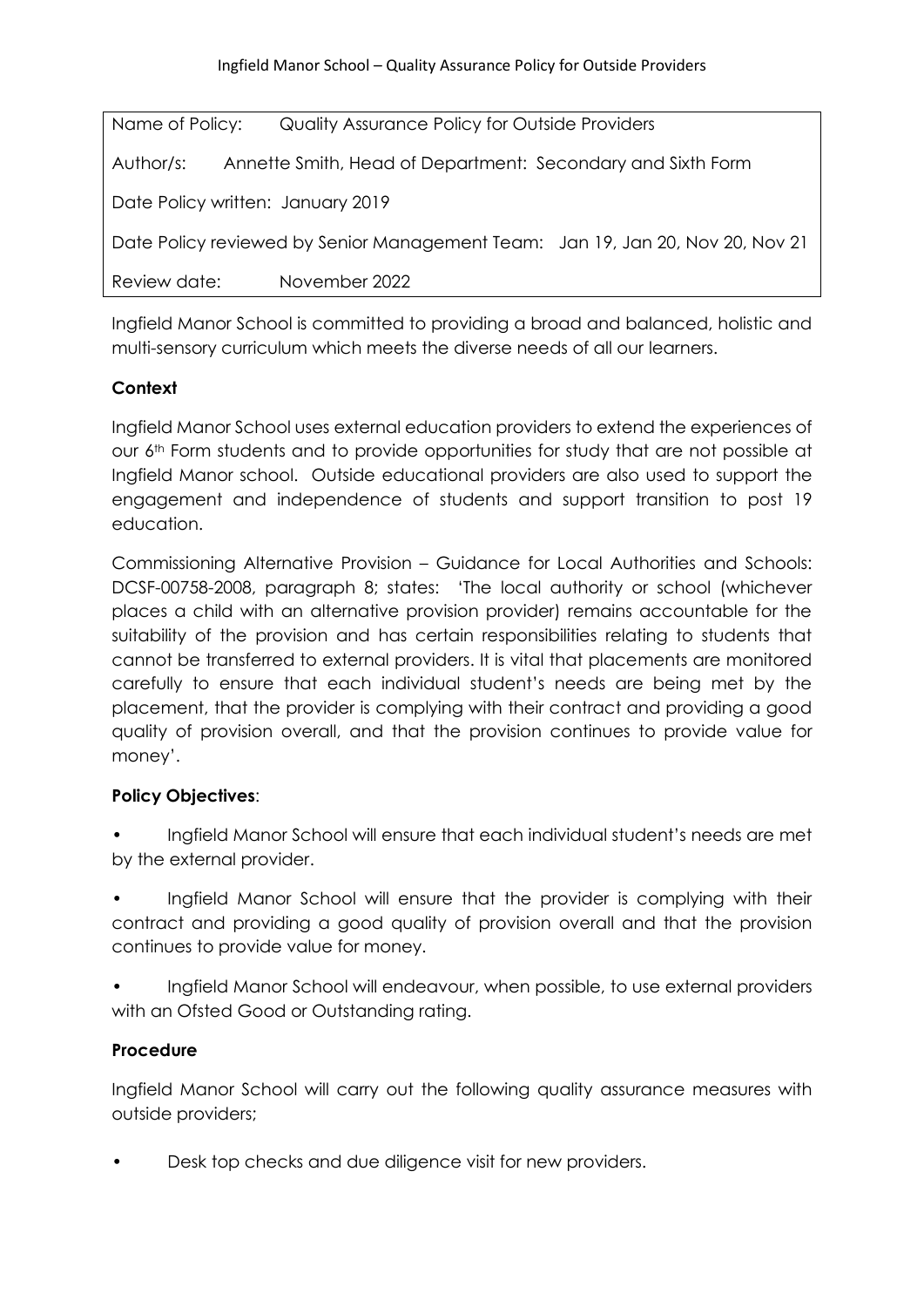• Monitor Ofsted reports.

• 1 quality assurance visit per year using form OPQC1: Outside Provider Quality Check.

Termly learning walks. One of these may be completed during the annual quality assurance visit.

• Termly student progress reports from provider to school, including a review of learner attendance, progress and outcomes. To be evaluated by tutor and Head of Department.

• Termly feedback from students and attending TA's.

• Where minimum agreed standards are not met, this will be followed up with a minuted meeting with the provider where an action plan to address issues will be created.

A provider who fails to reach minimum standards, or obtains a grade of 'requires improvement' or below in learning walks and quality visits over three consecutive terms will not be re-commissioned until improvements to the service can be evidenced.

Ofsted rating – external providers should have a rating of Good or Outstanding. When this is not the case and there is no alternative outside provider for a course, the Ofsted Report will be examined and a decision made ratified by the SLT as to whether to use the college.

Where a student is attending an external provider that is given a rating of Unsatisfactory or Requires Improvement by Ofsted during their course, there will be half termly learning walks. A review will be held at the end of the year as to whether the student will change their external provider.

| <b>Associated Form/Procedure</b>          | Reference |
|-------------------------------------------|-----------|
| Outside Provider Quality Check            | OPQC1     |
| Learning Walk Check for Outside Providers | LWCOP1    |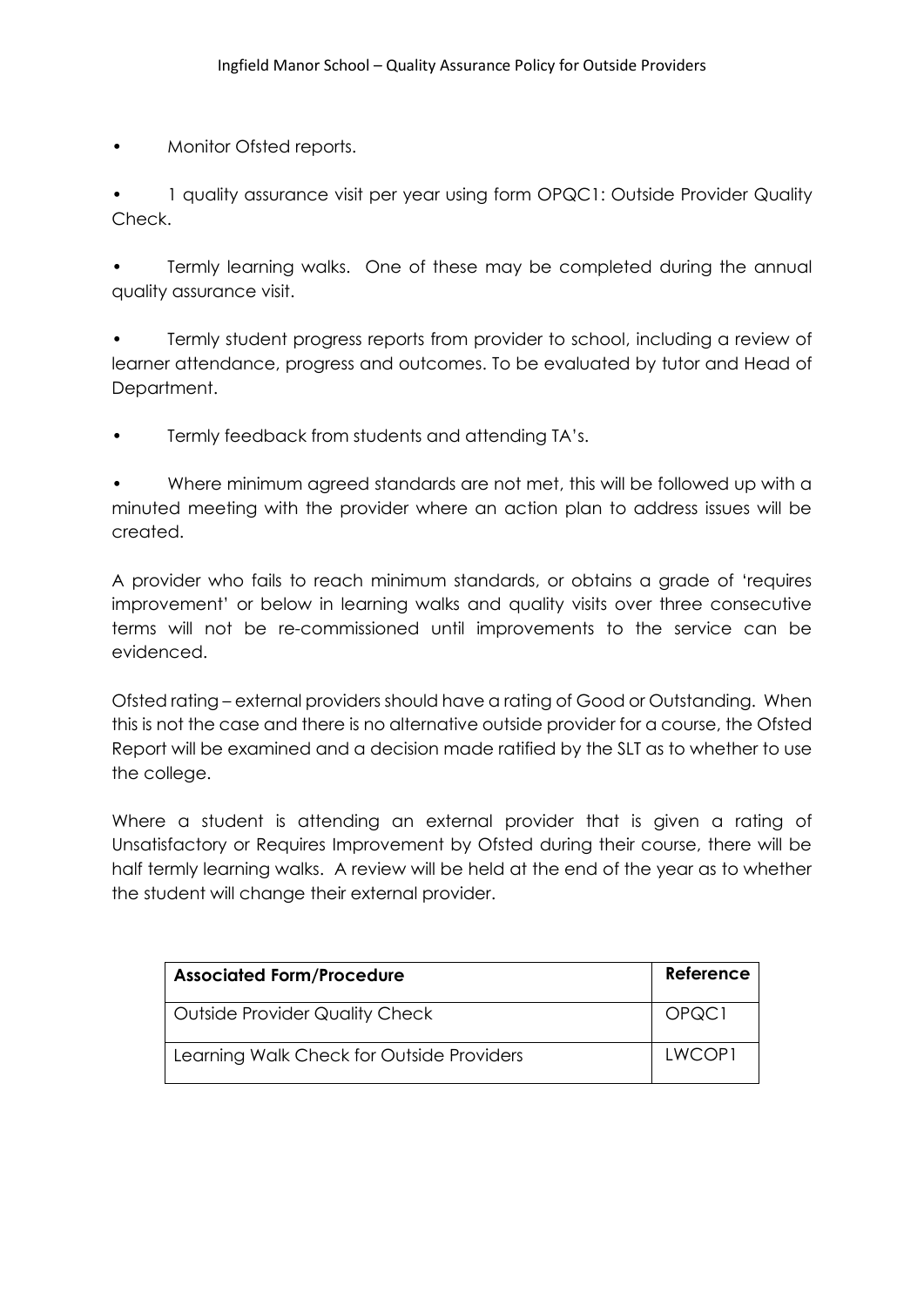## **OPQC1 Outside Provider Quality Check**

| <b>PROVIDER DETAILS</b>              |                       |  |
|--------------------------------------|-----------------------|--|
| <b>NAME</b>                          | TELEPHONE No's.       |  |
| <b>ADDRESS</b>                       | <b>TELEPHONE No's</b> |  |
|                                      | <b>EMAIL ADDRESS</b>  |  |
| NATURE OF<br><b>BUSINESS</b>         |                       |  |
| <b>CONTACT</b><br><b>NAME</b>        | <b>JOB TITLE</b>      |  |
| <b>COURSES</b><br>OFFERED            |                       |  |
| <b>QUALIFICATION</b><br><b>OFFER</b> |                       |  |

#### **If 'no' is answered in any quality question or a grade of requires improvement or below is given please provide further information in the narrative and action points sections.**

| <b>PAPERWORK CHECK</b>                                                                                                                         |  |                                                        |        |  |
|------------------------------------------------------------------------------------------------------------------------------------------------|--|--------------------------------------------------------|--------|--|
| Is the provider Ofsted<br>registered?:                                                                                                         |  | Latest Ofsted Rating:                                  |        |  |
| Date of last inspection:                                                                                                                       |  | Able to take SEN students?<br>(Must be dfe registered) | YES/NO |  |
| If not dfe registered what QA<br>process is followed and latest<br>outcomes with date (please)<br>ensure Priory has details/policy<br>on file) |  |                                                        |        |  |

| <b>MONITORING ARRANGEMENTS</b>                                                           |                                                                                  |                                                                                            |        |  |
|------------------------------------------------------------------------------------------|----------------------------------------------------------------------------------|--------------------------------------------------------------------------------------------|--------|--|
| Detailed referral form supplied by<br>provider?                                          | YES/NO                                                                           | Adequate referral information<br>provided by IMS?                                          | YES/NO |  |
| Is baseline assessment<br>information supplied by <b>IMS</b> used<br>to inform planning? | YES/NO                                                                           | Does the provider use ongoing<br>assessments to inform planning?                           | YES/NO |  |
| Number of students attending:                                                            |                                                                                  | Daily attendance reported?                                                                 | YES/NO |  |
| Current average attendance:                                                              |                                                                                  | Monthly attendance monitoring<br>supplied by provider?                                     | YFS/NO |  |
| Half termly progress report<br>supplied by provider?                                     | YES/NO                                                                           | Are students making academic<br>progress?                                                  | YES/NO |  |
| Are students making<br>personal/social/behavioural<br>progress?                          | YES/NO                                                                           | Do staff/student ratios meet<br>student needs                                              | YFS/NO |  |
| Quality of teaching over time<br>(supplied by provider)                                  | Outstanding / Good / Requires<br>Improvement /inadequate<br>Evidence seen YES/NO | Observation grade given during<br><b>Priory</b> visit (please attach<br>observation forms) |        |  |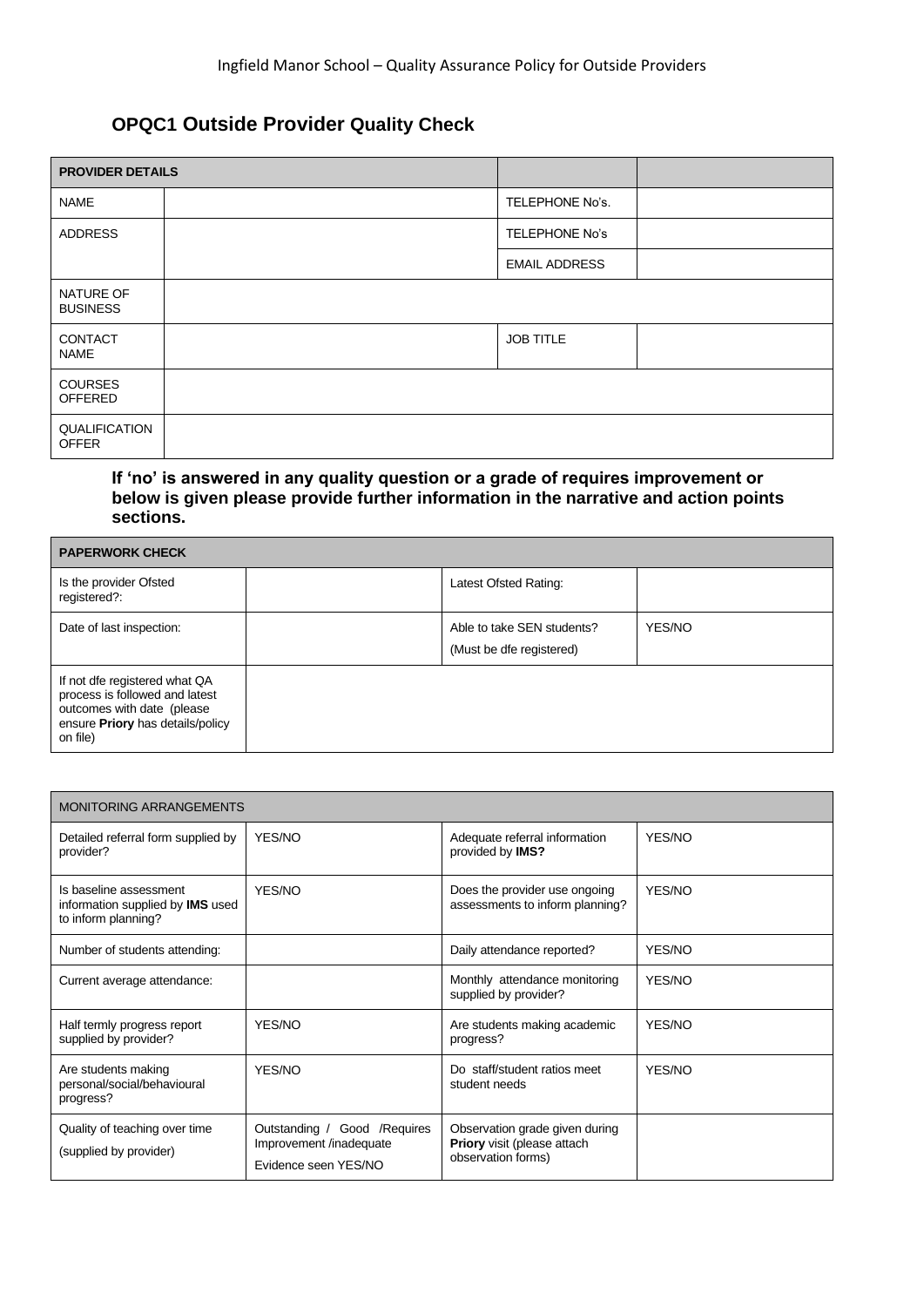## Ingfield Manor School – Quality Assurance Policy for Outside Providers

| Is marking/feedback frequent<br>and constructive?        | YES/NO | Is student work of a good<br>standard?        | YES/NO |
|----------------------------------------------------------|--------|-----------------------------------------------|--------|
| Are premises suitable and of a<br>good condition?        | YES/NO | Are suitable resources provided?              | YES/NO |
| Are incidents and issues<br>reported in a timely fashion | YES/NO | Are there any H&S or<br>safeguarding concerns | YES/NO |

Referring to evidence please provide an objective narrative about the current quality of the provision ( is it meeting student needs, is it supporting progress and progression, is it providing value for money

| Actions | By whom | when |
|---------|---------|------|
|         |         |      |
|         |         |      |
|         |         |      |
|         |         |      |
|         |         |      |
|         |         |      |
|         |         |      |

| PROVIDER'S SIGNATURE                          | DATE             |  |
|-----------------------------------------------|------------------|--|
| <b>VETTER'S SIGNATURE</b>                     | DATE             |  |
| <b>VETTING CARRIED OUT BY</b><br>(PRINT NAME) | <b>JOB TITLE</b> |  |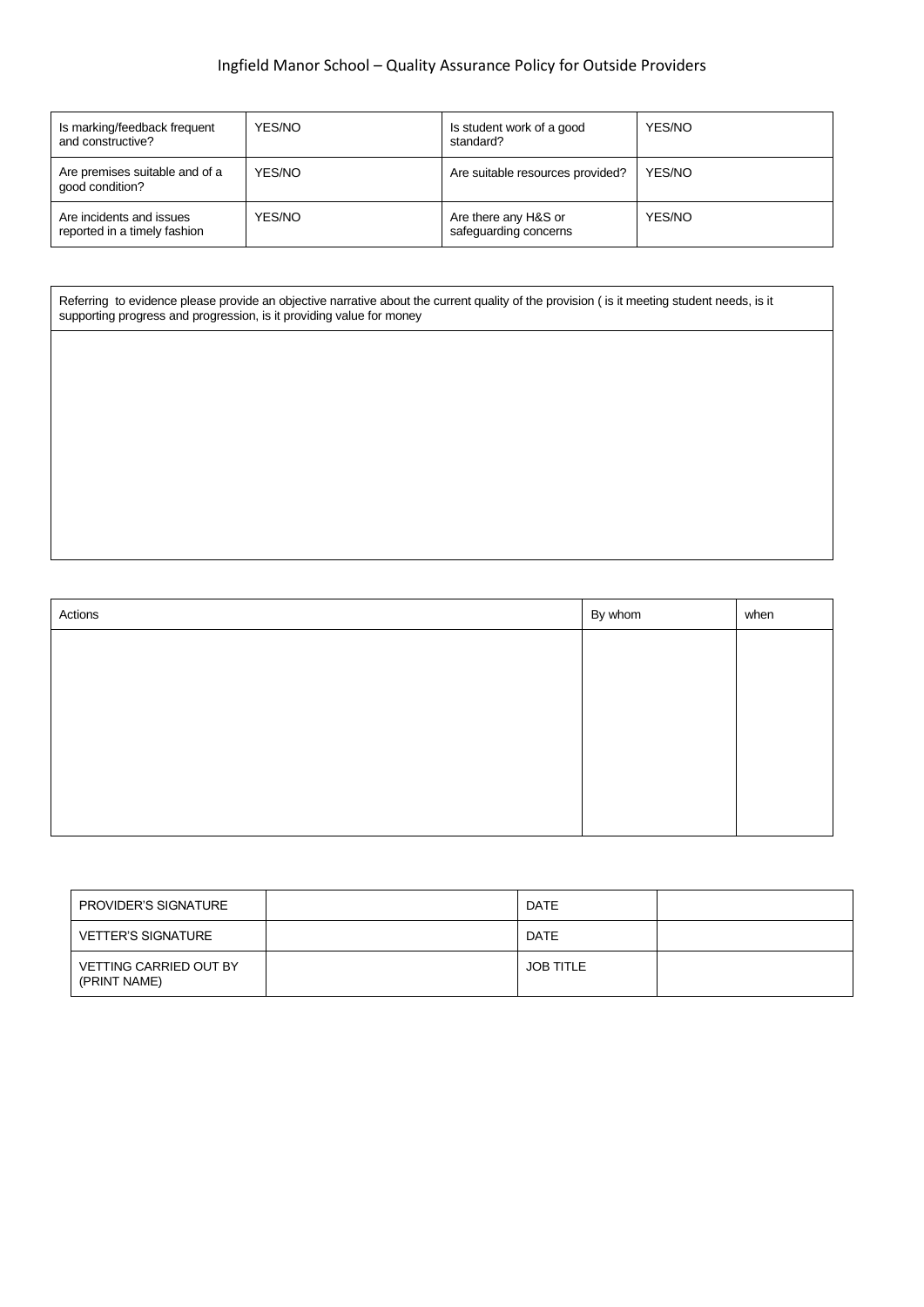# **LWCOP1 Learning Walk Check for Outside Providers**

| <b>PROVIDER DETAILS</b>     |                 |                      |  |
|-----------------------------|-----------------|----------------------|--|
| <b>NAME</b>                 |                 | TELEPHONE No's.      |  |
| ADDRESS                     |                 | TELEPHONE No's       |  |
|                             |                 | <b>EMAIL ADDRESS</b> |  |
| CONTACT<br><b>NAME</b>      |                 | JOB TITLE            |  |
| <b>STUDENT</b><br>ATTENDING | COURSES OFFERED | QUALIFICATION        |  |
|                             |                 |                      |  |
|                             |                 |                      |  |
|                             |                 |                      |  |
|                             |                 |                      |  |
|                             |                 |                      |  |

| <b>FAPERWORK CHECK</b>   |                       |  |
|--------------------------|-----------------------|--|
| Date of last inspection: | Latest Ofsted Rating: |  |

| <b>MONITORING ARRANGEMENTS</b>                                  |        |                                                                |        |  |
|-----------------------------------------------------------------|--------|----------------------------------------------------------------|--------|--|
| Is attendance reported                                          | YES/NO | Is there communication between<br>UPS Tutor and provider Tutor | YES/NO |  |
| Termly progress report supplied<br>by provider?                 | YES/NO | Are students making academic<br>progress?                      | YES/NO |  |
| Are students making<br>personal/social/behavioural<br>progress? | YES/NO | Do staff/student ratios meet<br>student needs                  | YES/NO |  |
| Is marking/feedback frequent<br>and constructive?               | YES/NO | Is student work of a good<br>standard?                         | YES/NO |  |
| Are premises suitable and of a<br>good condition?               | YES/NO | Are suitable resources provided?                               | YES/NO |  |
| Are incidents and issues<br>reported in a timely fashion        | YES/NO | Are there any H&S or<br>safeguarding concerns                  | YES/NO |  |